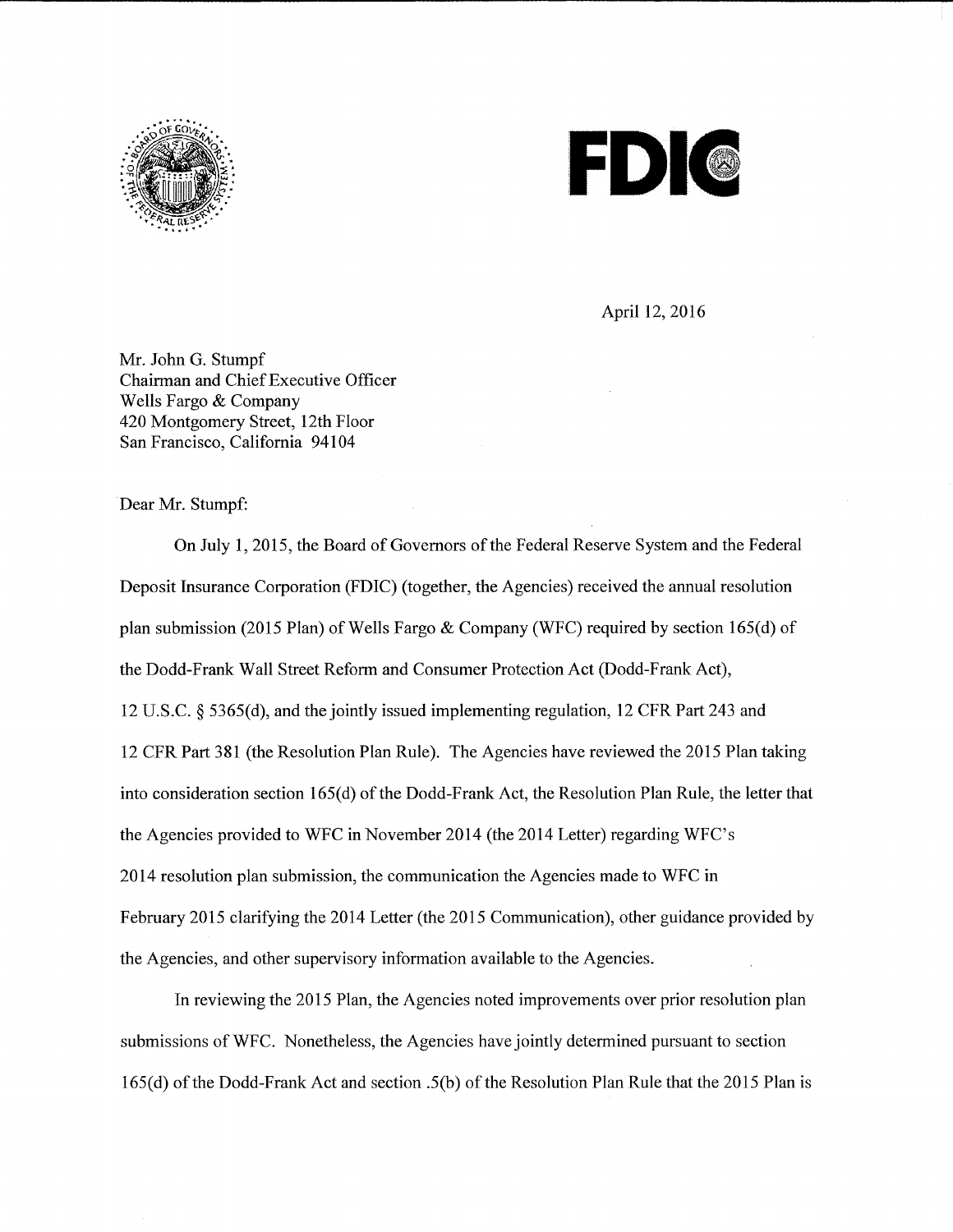not credible or would not facilitate an orderly resolution under the U.S. Bankruptcy Code. Section II of this letter identifies the aspects of the 2015 Plan that the Agencies jointly determined to be deficient.

WFC must provide a submission that addresses the deficiencies jointly identified by the Agencies and otherwise satisfies the requirements of section .5(c) of the Resolution Plan Rule by October 1, 2016 (2016 Submission). The 2016 Submission must include a separate public section that explains the actions the firm has taken to address the jointly identified deficiencies. The 2016 Submission will satisfy the informational requirements of WFC's annual resolution plan submission for 2016 (i.e., the 2016 Submission is not required to contain informational content other than as specified in this letter). In the event that the 2016 Submission does not adequately remedy the deficiencies identified by the Agencies in this letter, the Agencies may jointly determine pursuant to section .6 ofthe Resolution Plan Rule that WFC or any of its subsidiaries shall be subject to more stringent capital, leverage, or liquidity requirements, or restrictions on their growth, activities, or operations.

## **I. Background**

Section 165(d) of the Dodd-Frank Act requires that each bank holding company with \$50 billion or more in total consolidated assets and each designated nonbank financial company report to the Agencies the plan of such company for its rapid and orderly resolution in the event of material financial distress or failure. Under the statute, the Agencies may jointly determine, based on their review, that the plan is "not credible or would not facilitate an orderly resolution of the company under Title 11, United States Code."<sup>1</sup> The statute and the Resolution Plan Rule

<sup>&</sup>lt;sup>1</sup> 12 U.S.C. § 5365(d)(4).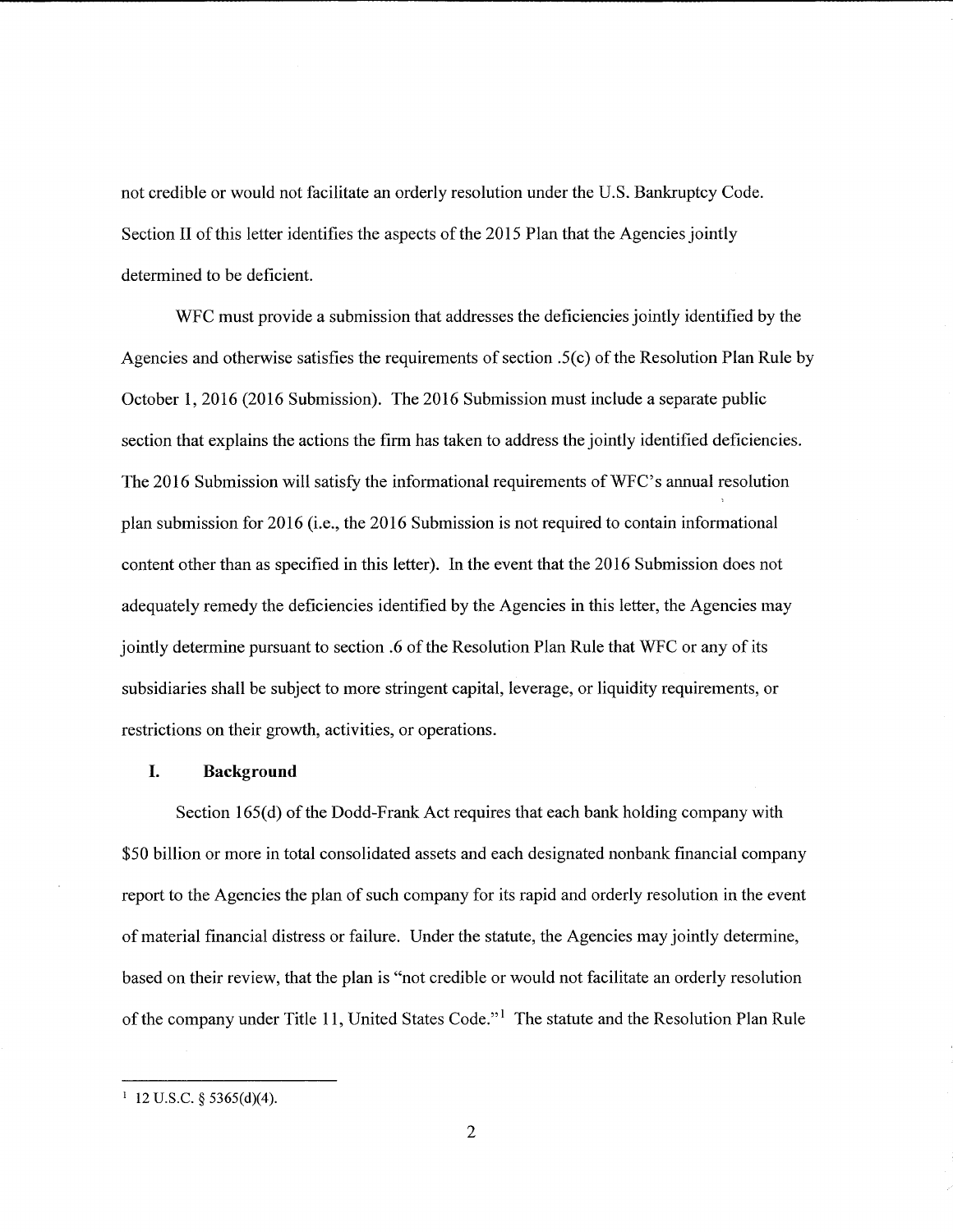provide a process by which the deficiencies jointly identified by the Agencies in such a plan may be remedied.

In addition to the Resolution Plan Rule, the Agencies have provided supplemental written information and guidance to assist WFC's development of a resolution plan that satisfies the requirements of section  $165(d)$  of the Dodd-Frank Act. This information and guidance included:

- The April 2013 joint guidance to 2012 plan filers, which addressed a number of resolution plan issues and detailed five significant obstacles to orderly resolution in bankruptcy (multiple competing insolvencies, global cooperation, operations and interconnections, counterparty actions, and liquidity and funding). $<sup>2</sup>$ </sup>
- The 2014 Letter, which outlined a number of shortcomings in the 2014 resolution plan submission and specific issues to be addressed in the 2015 Plan. The 2014 Letter explicitly reminded WFC that failure to make demonstrable progress in addressing these shortcomings and in taking the additional actions set forth in the 2014 Letter could result in a joint determination that the 2015 Plan is not credible or would not facilitate orderly resolution in bankruptcy.
- The 2015 Communication, which provided additional staff guidance in response to WFC's December 2014 submission describing certain proposed elements of the 2015 Plan. Among other things, the 2015 Communication reminded firms to make conservative assumptions and provide substantial supporting analysis concerning certain of the proposed 2015 Plan elements.

Furthermore, since the release of the 2014 Letter, the Agencies have made staff available to

answer questions related to the 2015 Plan.

In July 2015, the Agencies received the 2015 Plan and began their review. The Agencies

reviewed WFC's 2015 Plan to determine whether it satisfies the requirements of section 165(d)

<sup>&</sup>lt;sup>2</sup> See "Guidance for 2013 §165(d) Annual Resolution Plan Submissions by Domestic Covered Companies that Submitted Initial Resolution Plans in 2012" (2013 Guidance), issued jointly by the Agencies on April 15, 2013. The 2013 Guidance further noted that "this list of Obstacles is not exhaustive and does not preclude other Obstacles from being identified by the Agencies in the future, nor does it preclude Covered Companies from identifying and addressing other weaknesses or potential impediments to resolution."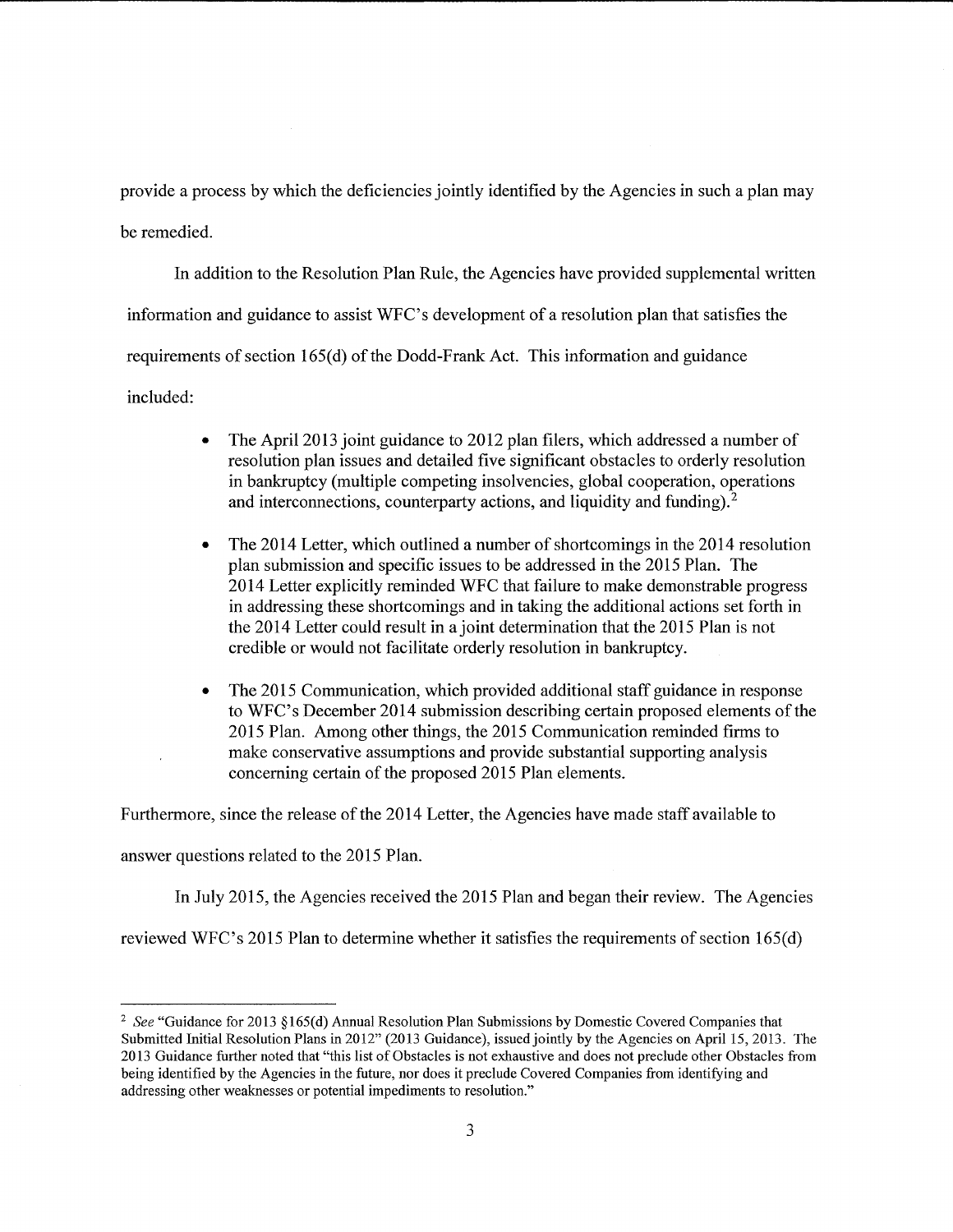ofthe Dodd-Frank Act and the Resolution Plan Rule. As part oftheir review, the Agencies assessed whether the 2015 Plan addressed each ofthe items identified in the 2014 Letter and the 2015 Communication, including whether the firm has made demonstrable progress to improve resolvability under the U.S. Bankruptcy Code based on the actions that the firm had completed by the 2015 Plan date against the firm's full-implementation schedule. Firms were expected to provide a timetable for completion of the remaining actions after the 2015 Plan date that included well-identified interim achievement benchmarks against which the Agencies can measure progress. Planned future actions are generally expected to be fully implemented by the date of the firm's 2017 Plan or earlier.<sup>3</sup>

#### **Progress Made by WFC**

Over the past several years, WFC has taken important steps to enhance the firm's

resolvability and facilitate its orderly resolution in bankruptcy, including:

- Since the crisis, the firm has increased firm-wide high-quality liquid assets.
- In addition to improving its overall capital position, WFC has complied with the clean holding company guidance from the 2014 Letter and 2015 Communication.
- The firm has continued to develop new playbooks to inform actions and decision making during resolution.
- **WFC has transitioned** the state of the state of the state of the state of the **help** track financial contracts. The firm has made enhancements to data management through enhancements to Governance and Oversight of Regulatory Reporting and Risk Data and Technology and Enterprise Risk Aggregation.
- The firm has eliminated a significant number of legal entities since the acquisition of Wachovia Corporation in December 2008.

<sup>&</sup>lt;sup>3</sup> The 2015 Communication explicitly advised that remaining actions required by the Agencies in the 2014 Letter and the 2015 Communication to improve resolvability generally are expected to be completed no later than July 1, 2017.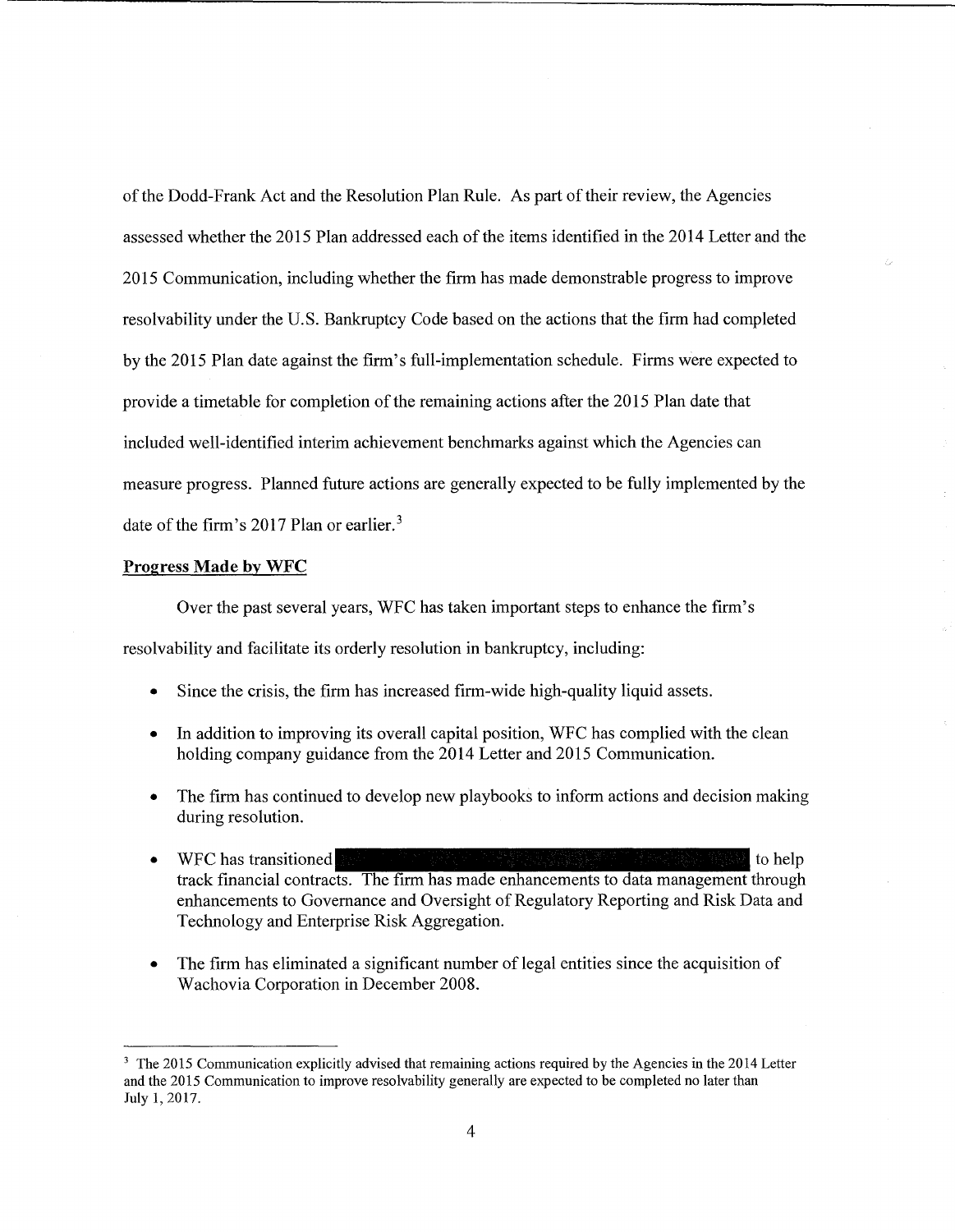The firm has adhered to the ISDA 2015 Universal Resolution Stay Protocol.

### **II. Deficiencies and Remediation**

Notwithstanding the noted progress WFC has made to date, the Agencies jointly identified three aspects of the 2015 Plan that are deficient. Moreover, the 2015 Plan lacked important and detailed analysis supporting its plan for an orderly resolution.

## **GOVERNANCE**

The Agencies identified a deficiency regarding WFC's resolution planning governance. The 2015 Plan contained material errors that required resubmission of the 2015 Plan's financial information. For example, substantial changes were required for projections supporting the least-cost test analysis and the volume of available liquid assets at the time of the transfer of Wells Fargo Bank, National Association (WFBNA) to the FDIC as receiver. The latter was especially important as the original volume of liquid assets and its trajectory of decline did not support WFBNA's failure state. These errors call into question the executability of the 2015 Plan, as the lack of effective resolution planning governance raises concerns regarding quality control, senior management oversight, and recovery and resolution planning staffing.

The 2015 Plan represented that the firm's leadership steering committee, recovery and resolution planning office, and lines of business/control and support functions all had input into the 2015 Plan prior to its submission. The material errors noted above call into question the extent to which there was appropriate internal review and coordination with respect to the 2015 Plan prior to its submission.

To address this deficiency, WFC must demonstrate in its 2016 Submission that it has implemented a robust process to ensure quality control and accuracy regarding its resolution plan submissions and the consistency of financial and other information reported for material legal

5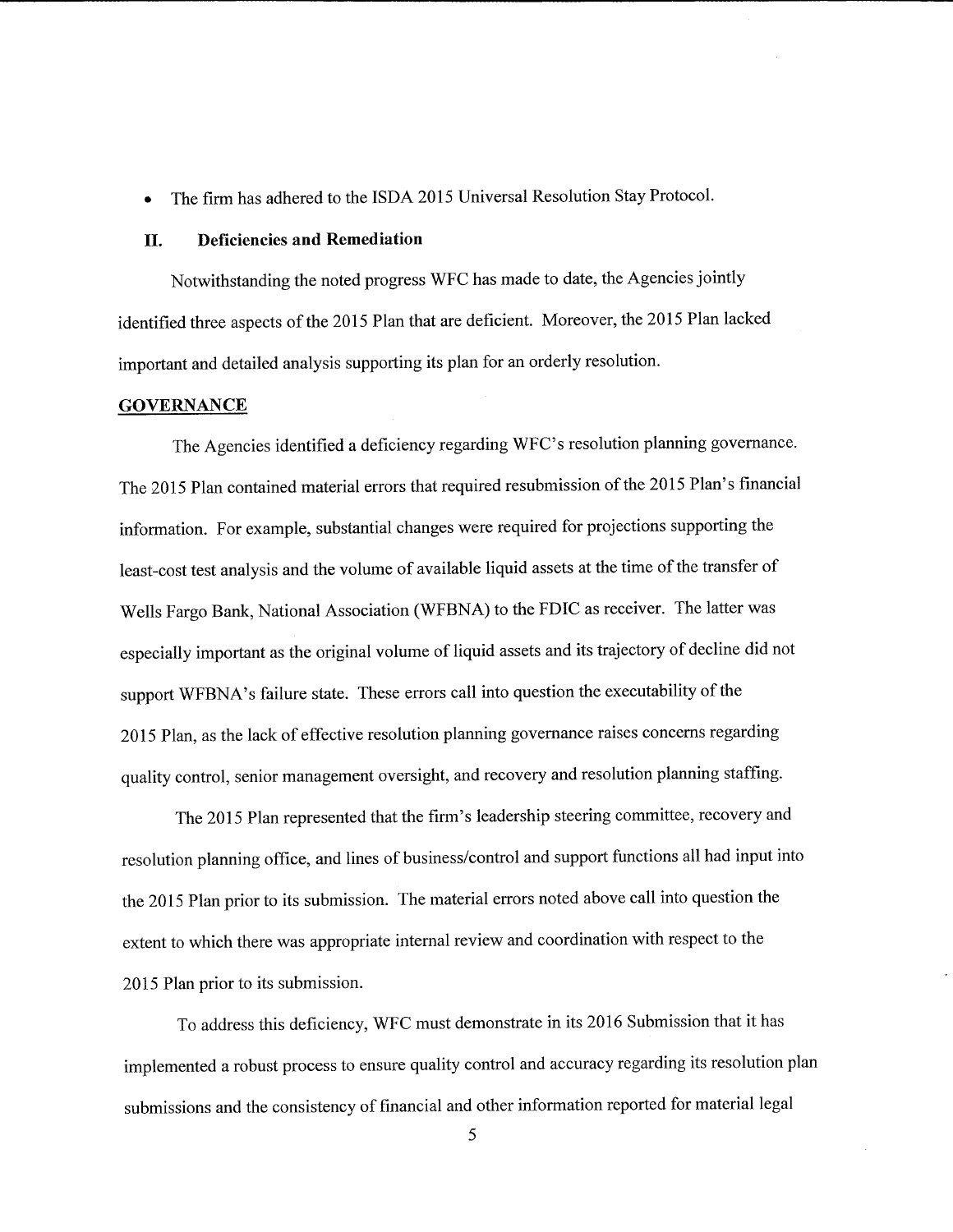entities and other elements of its resolution plan. To demonstrate that the firm has addressed these issues, including quality control and the accuracy of information, the firm must set forth the specific processes it has implemented regarding the preparation of resolution plans, including the mechanisms for independently verifying internal coordination and review and active oversight by senior management.

#### **OPERATIONAL**

The Agencies identified a deficiency regarding WFC's shared services and bridge strategy. *Shared Services:* As provided in both the 2014 Letter and the 2015 Communication, the Agencies expected the 2015 Plan to reflect that WFC has established service level agreements  $(SLAS)$  and contingency arrangements between material entities,<sup>4</sup> as well as between material entities and third parties, with terms sufficient to ensure surviving entities would have continued access to services that support critical operations. As explained below, the Agencies have jointly determined that the failure of the 2015 Plan to reflect sufficient progress toward identifying shared services and establishing SLAs and contingency arrangements that are critical to the successful execution of the firm's bridge bank strategy is a deficiency.

The identification of shared services is a fundamental first step toward achieving basic capabilities related to the continuation (including transfer or wind-down) of critical operations in resolution. Failure to have completed the identification of the shared services that support critical operations (Critical Services) raises uncertainty about WFC's ability to maintain critical operations and execute its preferred resolution strategy.

<sup>&</sup>lt;sup>4</sup> "Material entities," "critical operations," and "core business lines" refer to the material entities, critical operations, and core business lines identified in the 2015 Plan.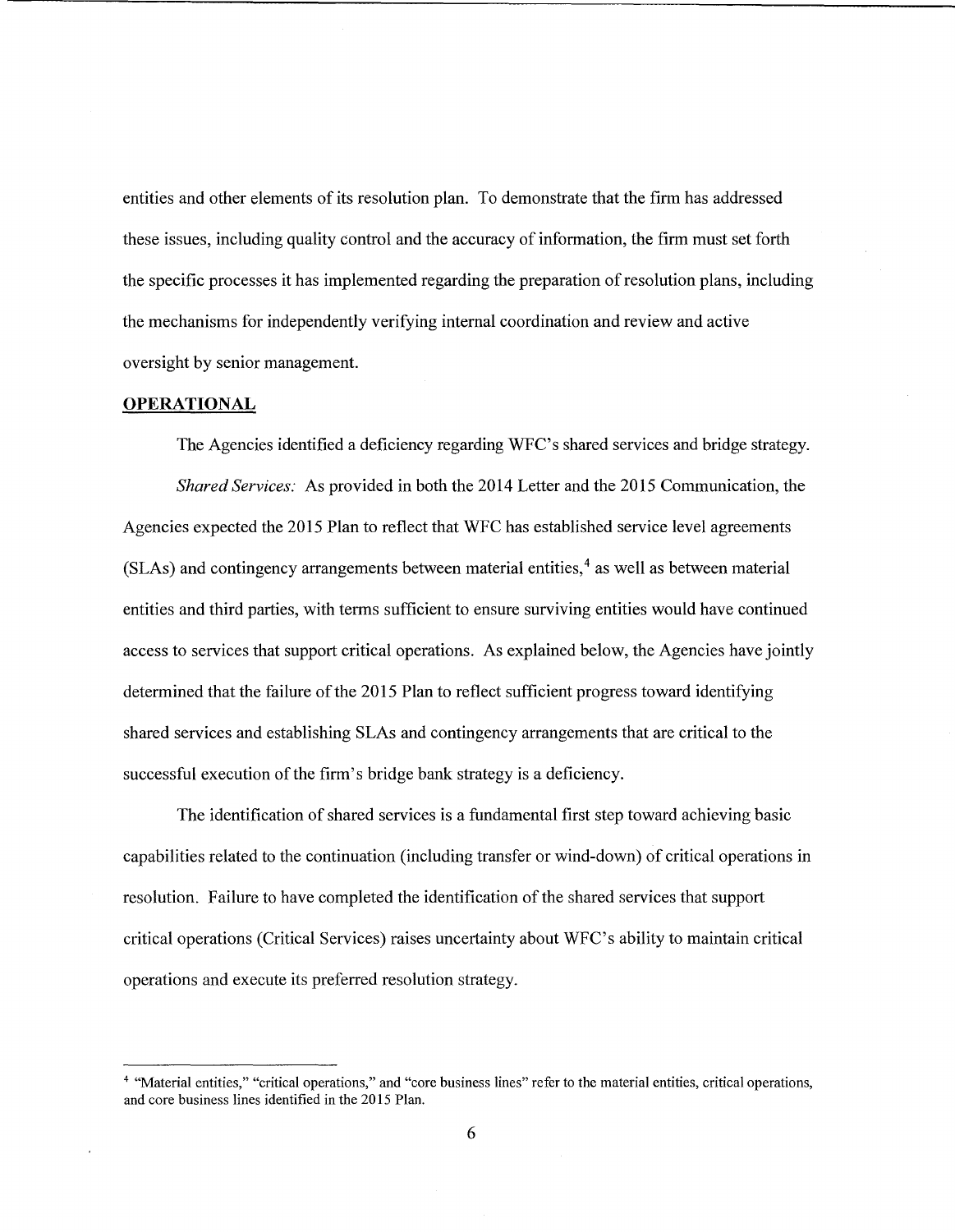Additionally, while incorporating in the 2015 Plan the expanded option of separating WFBNA into. regional units for disposition rather than. is a positive development, the 2015 Plan did not demonstrate that the firm could achieve that separability. The identification of all Critical Services applicable to each regional unit is crucial to the execution of the firm's strategy as these services would need to be maintained by any acquirer of the units to allow for a smooth transition and operation.

By the 2016 Submission, WFC must identify all Critical Services necessary to support its material entities and regional units identified for disposition; map how and where these services support the firm's core business lines, critical operations, and regional units that the firm plans to dispose of as part of its resolution strategy; and incorporate such mapping into its legal entity rationalization criteria and implementation efforts (i.e., stating that all Critical Services are provided in the bank chain does not suffice).

*Bridge Strategy:* As previously noted, the 2015 Plan's bridge bank exit relied on separating WFBNA into. regional units, which requires WFC to address a range of operational issues. WFC must show that its strategy could be executed as described in the 2015 Plan by demonstrating that the separation and sale are sufficiently actionable.<sup>5</sup>

### **LEGAL ENTITY RATIONALIZATION**

The Agencies also identified a deficiency in the 2015 Plan regarding the criteria for a rational and less-complex legal entity structure. The 2014 Letter directed WFC to develop a set of criteria for a rational legal entity structure that considers the best alignment of legal entities and business lines to improve the firm's resolvability.

<sup>&</sup>lt;sup>5</sup> Requirements regarding actionability of the separation and sale are described in the Legal Entity Rationalization section below.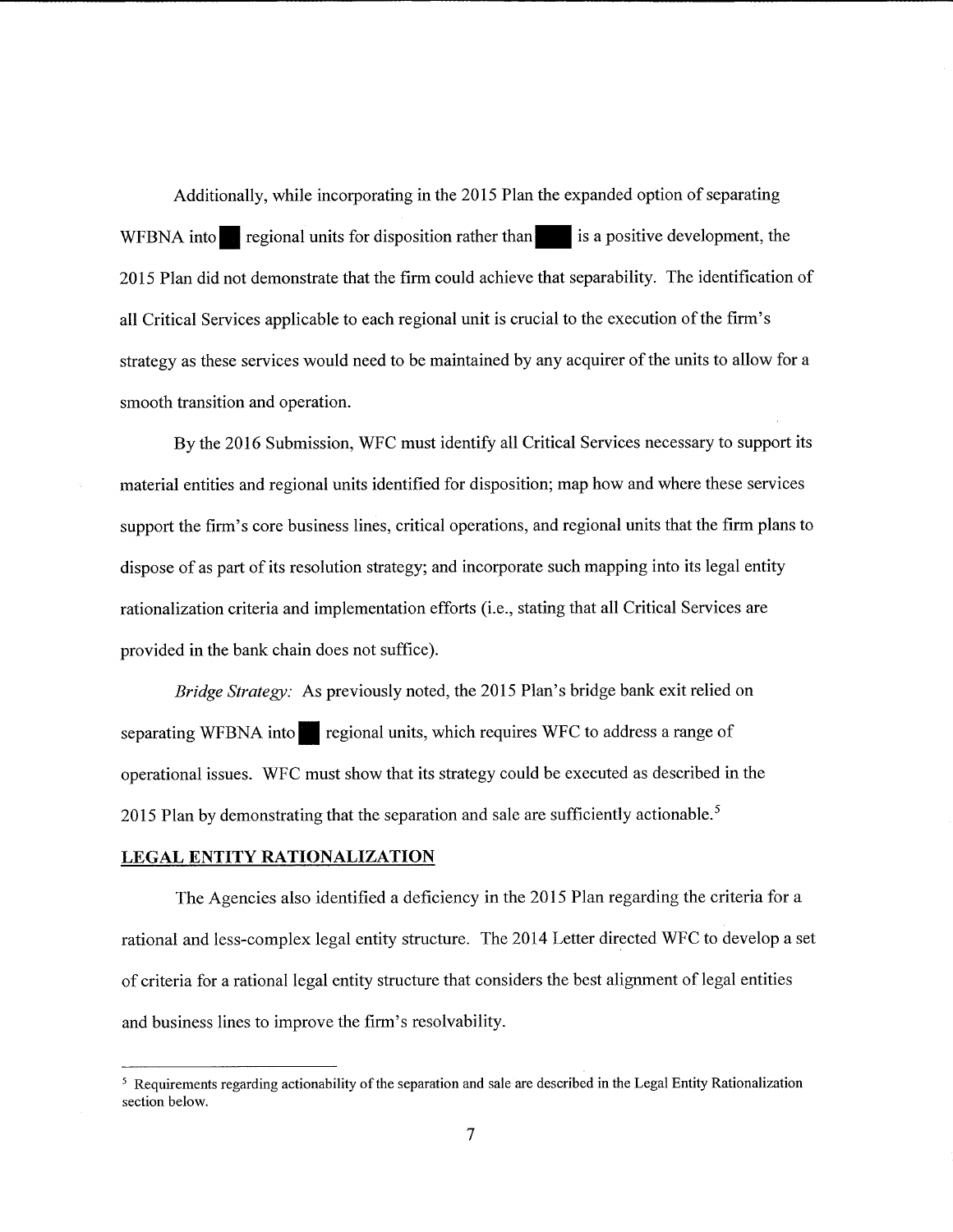WFC's legal entity rationalization criteria lack the specificity that would clearly lead to actions or arrangements that promote the best alignment of legal entities and business lines to improve the firm's resolvability. Additionally, the accompanying "Guiding Principles" for rationalization are not appropriately focused on resolution considerations. Application of the Guiding Principles could prioritize business-as-usual needs over resolution needs in determining which project plans are undertaken. While  $\blacksquare$  of the  $\blacksquare$  criteria provided could result in actions that improve resolvability, statements such as

lack the specificity required for consistent implementation. Further, the 2015 Plan stated that The lack of an adequate framework to ensure the appropriate prioritization of the criteria versus the

commercially focused Guiding Principles could further deemphasize resolvability concerns during implementation.

While the 2015 Plan indicated that the majority of critical operations and services are conducted in WFBNA, legal entity rationalization criteria should not only provide for the rationalization of current entities, but also provide for adequate controls for future strategic actions. The lack of adequate criteria that provide sufficient specificity and give appropriate focus to resolution considerations raises questions about whether the firm's legal entity structure would facilitate the execution of the firm's resolution strategy in an orderly resolution, particularly given ongoing and anticipated expansion in the firm's activities and geographic reach.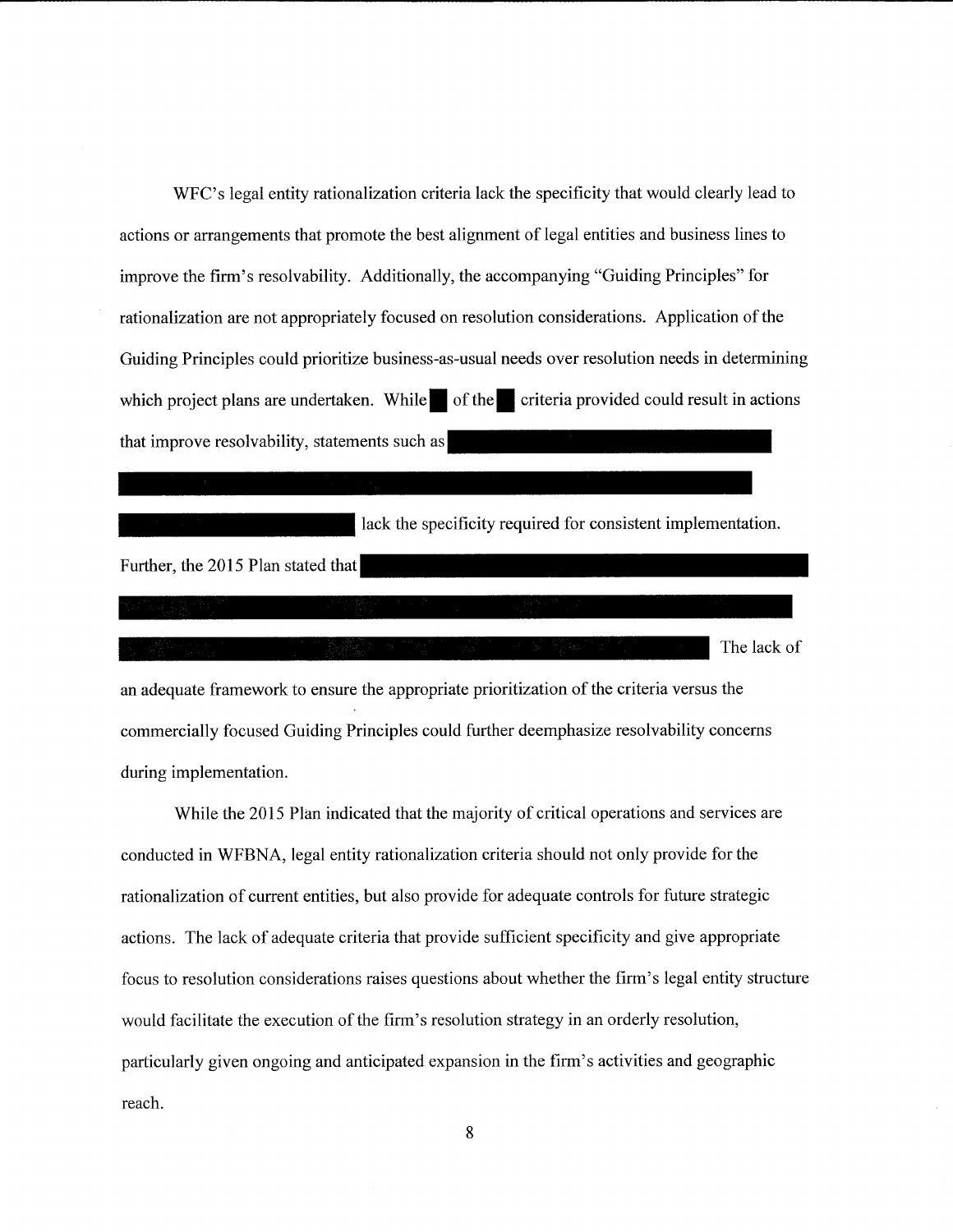In addition, the reliance on the separation of WFBNA into. regional units during the 2015 Plan's bridge bank exit requires WFC to address a range of operational issues to ensure those divestitures are actionable. The 2015 Plan lacked detail regarding a number of areas important to the separation and sale of the businesses, such as Critical Services and key personnel.

To address this deficiency, WFC's 2016 Submission must establish legal entity rationalization criteria that (A) are clear, actionable, and promote the best alignment of legal entities and business lines to improve the firm's resolvability and (B) govern the firm's corporate structure and arrangements between legal entities in a way that facilitates the firm's resolvability as its activities, technology, business models, or geographic footprint change over time. The 2016 Submission also must reflect that WFC has established governance procedures to ensure its revised criteria are applied on an ongoing basis. The 2016 Submission also must demonstrate that the regional separation in its 2015 Plan is sufficiently actionable by including detailed information for each regional unit regarding (A) Critical Services, (B) key personnel, (C) use and access to technology, and (D) other elements required to effectuate the sale of the regional units as provided for in the strategy.